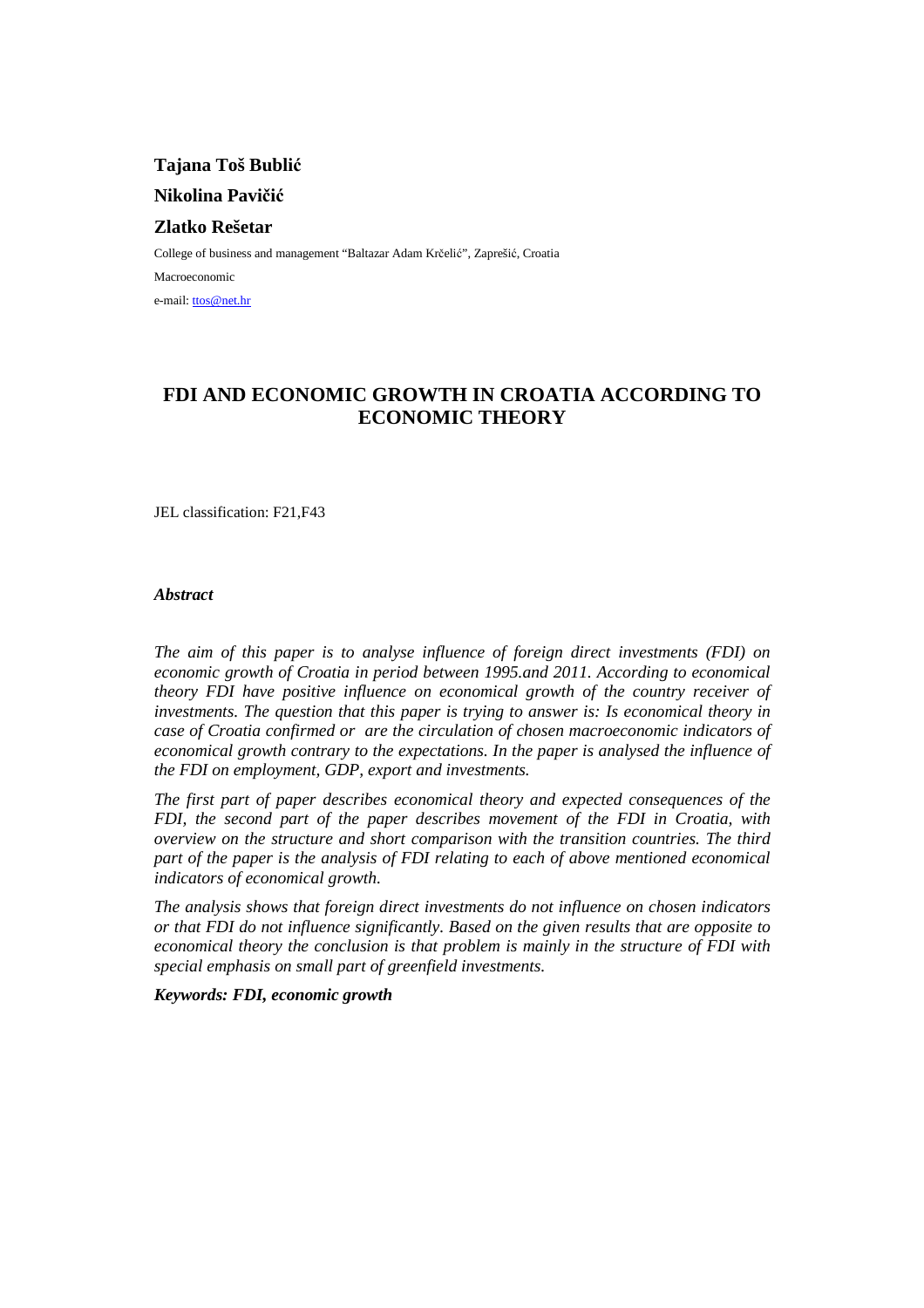## **1. ECONOMICAL THEORY AND EXPECTED CONSEQUENCES OF THE FDI**

"Foreign direct investment (FDI) is a category of investment that reflects the objective of establishing a lasting interest by a resident enterprise in one economy in an enterprise that is resident in an economy other than that of the direct investor. The lasting interest implies the existence of a long-term relationship between the direct investor and the direct investment enterprise and a significant degree of influence on the management of the enterprise. The direct or indirect ownership of 10% or more of the voting power of an enterprise resident in one economy by an investor resident in another economy is evidence of such a relationship." (4th Edition of the OECD Benchmark Definition of Foreign Direct Investment)

Economical theory explains the FDI through the motives of receiver and giver. In theory, expected consequences of the FDI are explained in context of country, and not in the context of specific company. Generally speaking, FDI is more suitable channel for accumulation then credits on international market. It is the best way for transfer the ideas, know-how and technology. Receiver motive, as well as expected consequences, is general social benefit through economical growth, decreasing unemployment, positive influence on foreign trade, increasing of export, increasing of labour productivity.

General social benefit directly follows from aspects such as paid income taxes by multinational companies to national budget, transfer of knowledge and skills, raising qualification of employees and quality of labour, increasing of domestic products on foreign market, increasing the efficiency of domestic manufacturing sectors by imposing competition and consequences from increasing efficiency of rest of the economy known as 'spillover'. According to theory and economical intuition FDI should increase demand for domestic row materials and domestic products in generally, and FDI should contribute to diversification of economy structure of country receiver of the investments. Generally, FDI, according to economical theory, has positive effect in national economy on macro as well as on micro level.

Positive effect of FDI on export was proven by Barry and Bradley(1997) on data from Irish. Their conclusion was that increasing of export was significantly influenced by foreign manufacturers because the investment was mainly focused on export. Similar positive connection between export and foreign investments found Jensen(2002) in Poland. His analysis showed that FDI influenced positive on technological intensity of polish export. FDI can directly induce commerce and economical activity for country receiver through increasing the efficiency of domestic investments. According to Bosworth and Collins(1999) the FDI has positive effect on investments in transitional countries. If the receivers of the FDI are transitional countries the effect of capital inflow can be covering the current account deficit and fiscal deficit.

Gruben and McLeod(1998) analysing countries in development confirmed positive connection between FDI and economical growth. The same year Borensztein, De Gregorio and Lee(1998.) confirmed the existing of positive relation between increasing efficiency of domestic investments and FDI using data from 69 countries in development. Analysing data form transition countries of Central and Eastern Europe Lovrinčević, Marić and Mikulić(2005) confirmed "crowding-in effect", positive relation between FDI and domestic investments. Verhon and Vasarevc(2011) confirmed that both domestic capital and FDI were statistically significant factors in producing the economy growth in Central and Eastern Europe during the  $1992 - 2007$  time period. Todaro and Smith(2003) state that the FDI is effective instrument in covering differences between planed government income and realised income. Kraft and Galac(2000) analysed increasing competitiveness trough inflow of foreign investments and effect on competitive environment in banking sector and concluded "It is obvious that arrival of foreign banks only partly intensified competition."

However, FDI can cause and negative effect on the receivers economy. According to Graham and Krugman(1995) one of the costs caused by inflow of the FDI is decreasing of employment as a result of labour rationalisation. The negative effect can be increasing of net import as a result of higher import from central companies or through impact on income in balance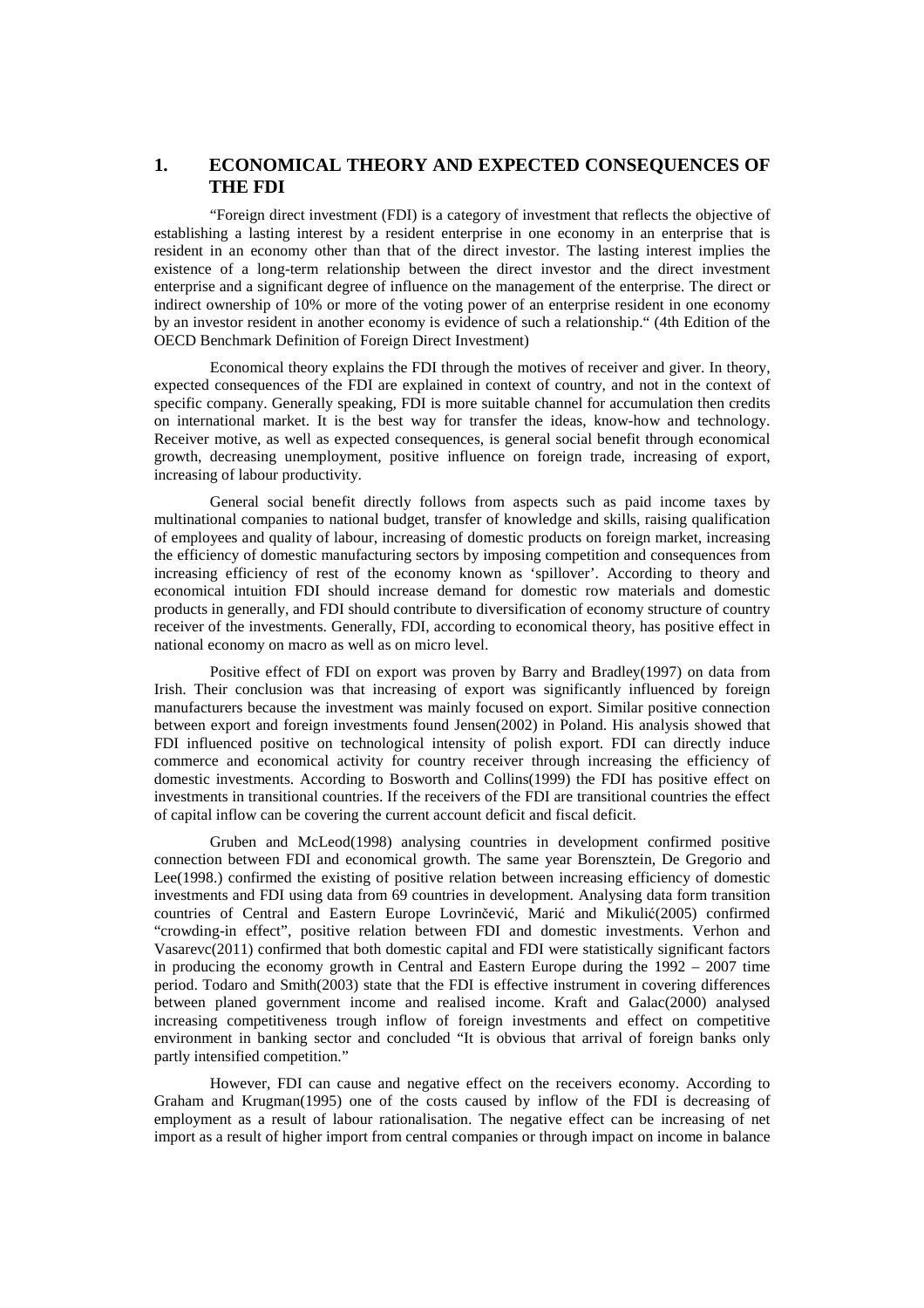of payment because of insignificantly investment of profit in companies made by FDI. Some authors are sceptical towards FDI due to the fact that it makes good platform for monopoly, and there by that it can have great influence on country economical policy. One of the possible disadvantages of FDI inflow is reducing manufacturing of domestic companies or reverse transfer of knowledge, technology and know-how from country receiver of investment to country that invests. Barry and Bradley(1997) deal with negative impact of multinational companies on domestic manufacturers by taking over part of the market. Furthermore, economical policy that is too concentrated towards multinational companies can cause economical instability in country receiver of investments.

There are a large number of studies regarding relation between FDI and economical growth and although most of them confirmed positive impact of FDI on economical growth, some of the studies confirmed negative impact of FDI on economical growth through monopoly and instability of country on its developing path through distracting country interests. Number of studies that we can't neglect doesn't find significant impact of FDI or even finds negative effects (Gorg,Greenaway,2003)

## **2. FDI IN CROATIA**

Inflow of FDI in Croatia (Figure 1) can be divided into three periods. First period lasted up to 1998 with a minimum annual investment inflow of 2 billion euro of which 79% are equity investments. The second period is a result of privatisation of telecommunications, financial sector and Greenfield investments in trade sector from 1998 up to 2009 in which 55% are equity investments. The third period, in which Croatia is today, is a direct consequence of global crises and major downfall of FDI.



Figure 1. Inflow of FDI in Croatia (in million euro)

*Source: Made by authors according to Croatian National Bank data* 

The latest data on foreign direct investments shown by UNCTAD's inward FDI performance index (Figure 2.) shows that Croatia has lowest ranking in the 2010. Rank is covering 141 economies, and according to this indicator Croatia is ranked 112th place in 2010 which is the lowest rank since 1993.(UNCTAD, 2011)

| 993 | QQ5           | 2000   | 2005              | a trial industrial and hands<br>2006 | 2007 | $\sim$ $\sim$ $\sim$<br>w | 2009 |     |
|-----|---------------|--------|-------------------|--------------------------------------|------|---------------------------|------|-----|
| 80  | $\sim$ $\sim$ | $\sim$ | r c<br>್ರ<br>---- | $\sim$<br>эc                         |      |                           | Δ0   | . . |

#### Figure 2. Inward FDI Performance index

*Source: UNCTAD, World investment report 2011.*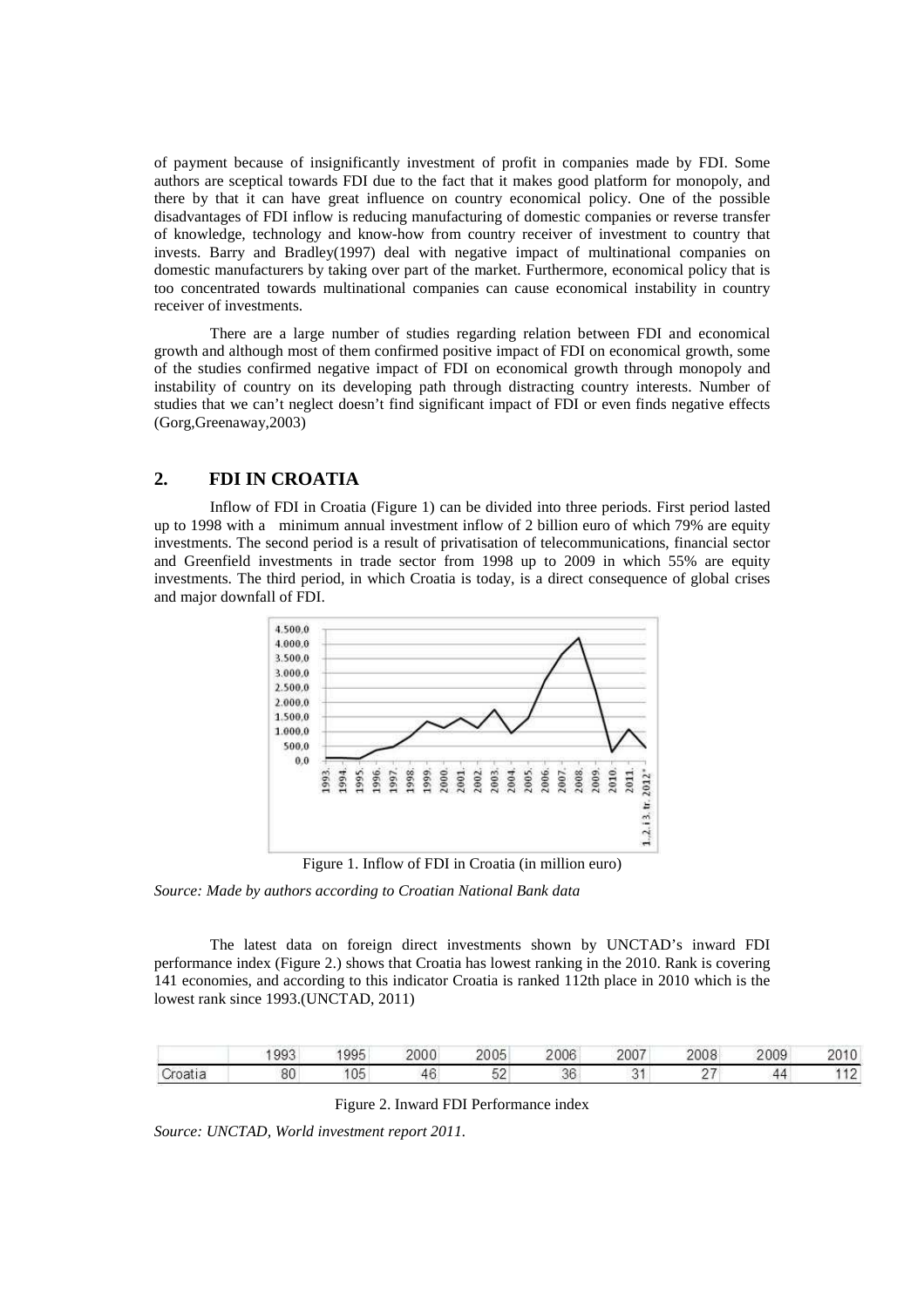Cumulative overview of investments in Croatia (Figure 3) clearly justifies Inward Performance Index. During the conflict period (1991 – 1995) average annual FDI inflow was only 189,2 million euro, with remark that data on FDI in Croatia are lead only from 1993. In period from 1993 to 2000 Croatia generated 4.488,4 million euro, while in the following 8 years Croatia generated 17.419,9 million euro of FDI inflow. After the war, FDI in Croatia took off, increasing significantly on the annual basis. Therefore, conflict period and consequences of war in Croatia lead to significantly FDI inflow not until 1996 when the inflow of FDI was higher than the sum of inflow from 1993 till 1995. Positive world investment climate, and a fact that significant number of companies went through privatisation process lead to rapid increase of foreign capital.

In the late 1990s, major privatisations occurred in the banking and telecommunications sector. Privatisation of service was particularly attractive to foreign investors because it was an easy market access and opportunity for the monopoly power. Export oriented manufacturing wasn't so attractive as it had limited access to the European market at the same time. In the 2000 the privatisation process slow down mainly due to the concerns of corruption. "In Croatia in 2012, the State holds a minority stake in over 600 companies and more than 50% of assets in over 60 companies. Seeking to leverage increased investor attention on the back of its accession to the EU, Croatia is set to reinvigorate its privatization drive." (UNCTAD, World investment report 2012) Regarding to listed date this is one of the most successful result accomplished in Central and East Europe. "Croatia compares favourably to its neighbours in terms of FDI attraction relative to the size of economy." (UNCTAD, World investment report 2012) But, by strengthening economical and financial crises Croatia deals with huge decreasing of FDI. In 2010 there was 4 billion euro of FDI less than in 2008 which is fall of 94%. (Martišković,Vojak,Požega,2012)

|            | Total    | Cumulation |
|------------|----------|------------|
| 1993.      | 101      | 101        |
| 1994.      | 92.8     | 193,7      |
| 1995.      | 79,1     | 272,9      |
| 1996.      | 382,1    | 655        |
| 1997.      | 480,2    | 1.135,20   |
| 1998.      | 849,7    | 1.984,80   |
| 1999.      | 1.362,90 | 3.347,80   |
| 2000.      | 1.140,60 | 4.488,40   |
| 2001.      | 1.467,50 | 5.955.90   |
| 2002.      | 1.137,90 | 7.093,80   |
| 2003.      | 1.762,40 | 8.856,10   |
| 2004.      | 949,6    | 9.805,70   |
| 2005.      | 1.467,80 | 11.273,60  |
| 2006.      | 2.764,80 | 14.038,40  |
| 2007.      | 3.651,30 | 17.689,70  |
| 2008.      | 4.218,60 | 21.908,30  |
| 2009.      | 2.415,00 | 24.323,30  |
| 2010.      | 297.5    | 24.620,80  |
| 2011.      | 1.075,30 | 25.696,20  |
| 2.i3.tr.20 | 452.7    | 26.148.90  |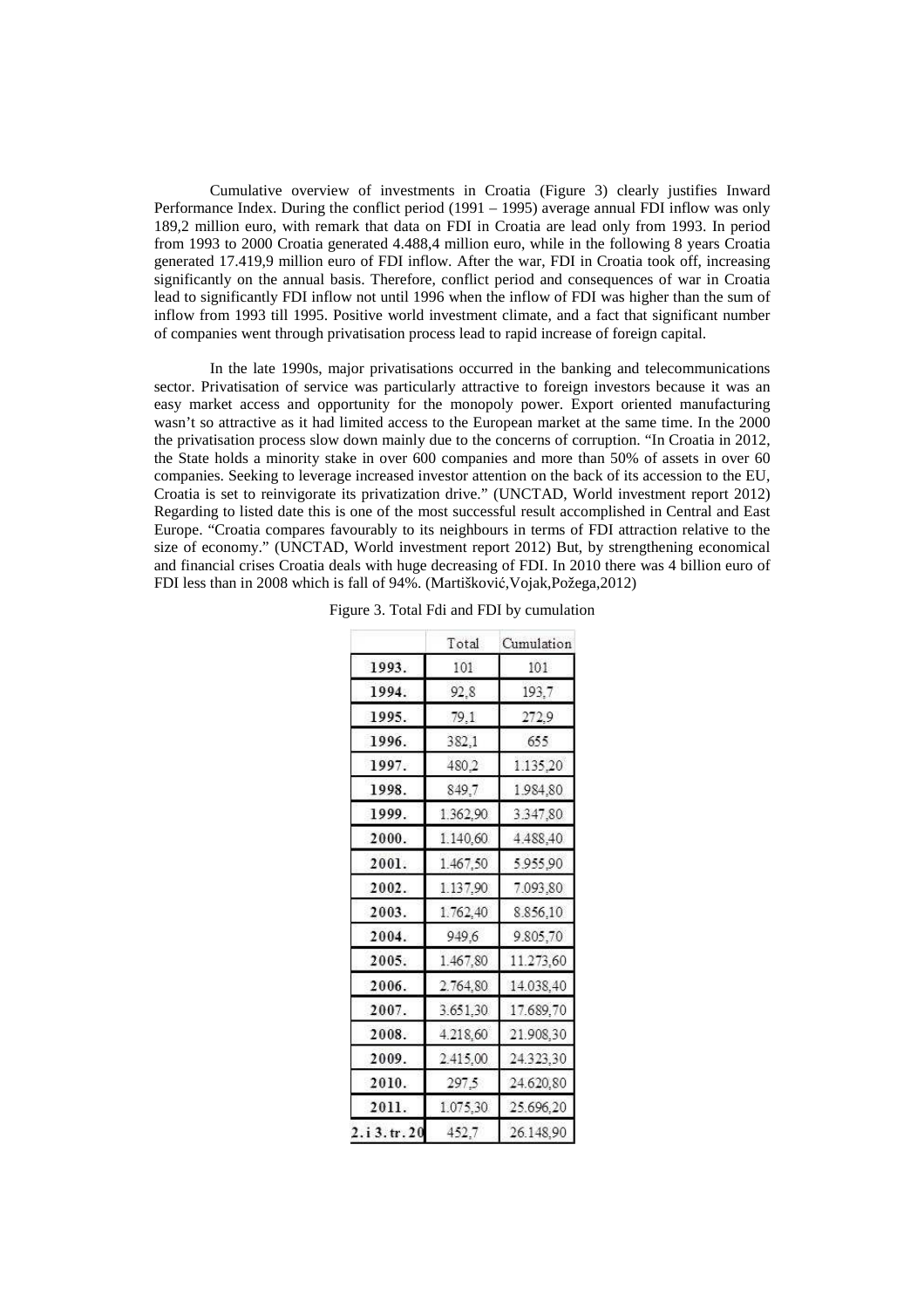#### Figure 2 Total FDI and FDI by cumulation

#### *Source: Croatian National Bank*

Privatisation process can easily be followed by inflow of FDI (Figure 3). For example, in 2004 in Croatia data show decrease of FDI, and that is certainly consequence of lack of bigger privatisation project. Up to 1998 about 70% of investment was in processing industry, while in 1999 that percentage is only 20%. (Sisek,2005)

Major fall of investments in 2010, 2011 even in 2012 can certainly be justified on grounds of crises. Negative and significant influence of crises in transitional country was proven by Globan(2011) But, when speaking of Croatia we have to mention bad rating as a country with high risk what most certainly is a great barrier for FDI inflow. When analysing Croatia's investment climate, the World Bank, the European Union and different commercial services all conclude that Croatia needs to improve business climate and deal with problems like corruption, bureaucratic procedures and high cost of doing business.

According to the World Bank Doing Business rakings 2013 Croatia is at  $84<sup>th</sup>$  place among the 185 economies. In 2010 Croatia was  $103<sup>rd</sup>$  among 183 economies. The country stands particularly low in "dealing with construction permits" (143<sup>rd</sup>) and "protecting investors" (139<sup>th</sup>). (World Bank, Doing business 2013 data for Croatia)

### **2.1. Structure of FDI in Croatia**

Analysing data on FDI inflow in Croatia one might conclude that Croatia (looking from prospective of positive influence of FDI mentioned earlier) is at enviable position towards other transitional countries. But, influence of the invested capital can not be judged only by its quantity. The structure and composition of the invested capital is of the greater importance than the quantity.

Most of the FDI in Croatia is a result of privatization processes and went into already existing companies. Although foreign capital that inflows trough privatisation could have same effects as greenfield investments, in Croatia privatisation process was based on acquitition of companies that were already successful even without privatisation therefore privatisation didn't influence as increase of the competetives of export sector.

The greenfield investments (investments into companies established only by foreign capital) are almost negligible. Besides that, most of the investments weren't in export or manufacturing sector. In period 1993-2004 less than 30% of total FDI inflows has been related to new investments. (Šohinger,Galinec and Škudar,2005)

In period 1993-2012  $3<sup>rd</sup>$  quarter 33,7% were investments in financial intermediation, insurance and pension funds, 10,1% in wholesale trade and commission trade, 6,8% in real estate activities and 6,6% in post and telecommunications, 6,1% in manufacture of coke and petroleum products while 5,1% went into manufacture of chemical and chemical products and 4,9% in retail trade. Manufacture of other non-metallic mineral products had inflow of 3%, as well as other business activities. Real estate are at 2,5%, and all other activities are 18,2% of total investment inflow up to third quarter of 2012.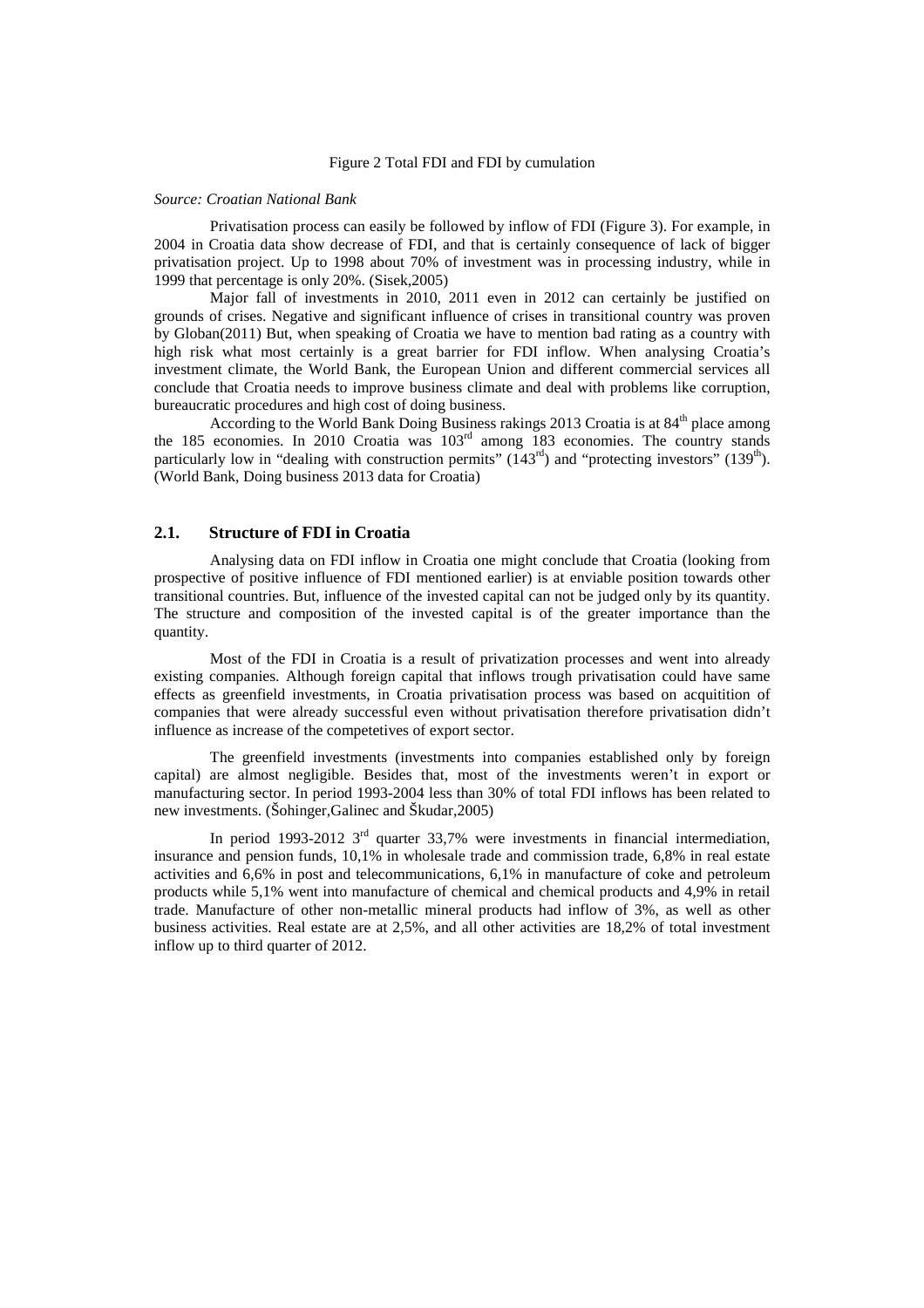

Figure 3 FDI by sector form 1993 to 2012

#### *Source: Croatian National Bank*

When reviewing structure of FDI in Croatia it is obviously that most of invested capital primarily went into service sector and has largely focused on serving the domestic market. Structure of service FDI is primarily to banking and telecommunications privatisation in late 1990s. Although the manufacturing sector attracted negligible part of investments it was an important recipient of foreign direct investment in the immediate after war period. The banking sector has been the largest recipient of FDI and up to 2000 the number of State owned banks dropped from 26 to 3, while number of privately-owned banks rose from 18 to 40. By 2000, foreign banks made up to 90% of total banking assets. (Kraft,Stučka 2002) The wholesale trade and commission trade and retail trade has received the second most FDI. The third largest sector for FDI inflows has been chemical and pharmaceutical industry. The petroleum refining sector only began receiving FDI in 2003 when privatisation of INA began, but since then has become fourth largest industry. The ICT sector has also driven FDI inflow by privatisation. FDI has also gone in real estate activities mostly because of tourism.

Already mentioned absence of greenfield investments and adverse structure of investments with mainly inflows in service industry is probably main reason for lack of stronger effects on macro economical indicators. Studies until 2004 confirm thesis that investments in processing sector didn't cause bigger effect on manufacture, productivity or export as it was case in some other transitional countries. (Škudar,2004) In latest Croatian National Bank report in 2012 it is clearly stated that only half of total FDI went into new projects. New projects are mostly in real estates, tourism and trade. Unfortunately, there are no major investments in manufacturing sector in 2012. (Report CNB, 187, 2012) It is also obviously that unsatisfactory structurally trend is continued in first quarter of 2013. The beginning of 2013 is characterized, next to global risk aversion and global decreasing of investments, by deteriorated perception of risk in Croatia in regard to most of comparable countries. (Report CNB 191, 2013)

Reviewing data on structure of FDI in Croatia it is obviously that Croatia has too little Greenfield investments and that the investments were mainly focused on privatisation of already existing more or less successful companies. Although, the world greenfield investments 2009 and 2010 had decline in values terms they held steady in 2011 and developing and transition economies hosted more than two third of the total value of greenfield investments in 2011.

#### **2.2. Comparison of Croatia and the transitional countries**

When speaking about the significance of FDI in the transition countries two effects are usually mentioned: effect on economic growth and effect on export performance.

Effect of FDI on transition economic was object of several studies. Kinoshita and Campos(2003) did the research for the period 1990-1998 including 25 Central and East European countries. The result of study confirms the hypothesis that FDI have significant positive effect on the economy growth. Lovrinčević, Mikulić i Marić(2004) studied efficiency of investments and FDI in eleven transitional countries in period from 1994 to 2002. Lovrinčević, Buturac and Marić(2004) analysed impact of FDI on domestic investments in transitional countries. Bogdan(2010) analysed relation between foreign investments and economic growth in Europe's post-transitional countries but he didn't find positive relation between analysed variables.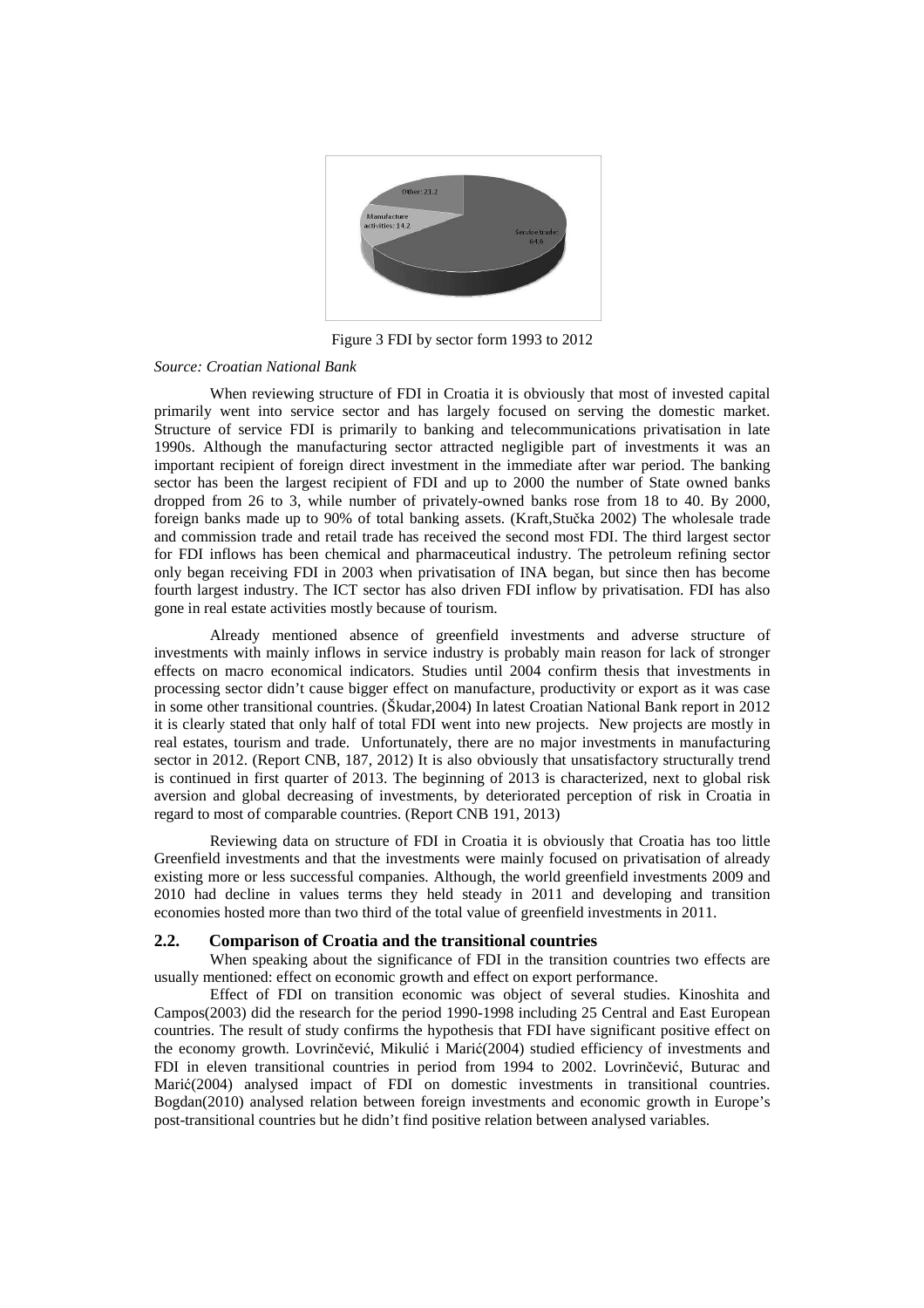According to the data from UNCTAD world Investment report for 2012 in South-East Europe, manufacturing FDI increased, buoyed by competitive production costs and open access to EU markets. Also, FDI to the transition economies increased by 25 per cent in 2011. FDI flows to transition economies are expected to grow further in 2012 and exceed the 2007 peak in 2014. (UNCTAD World investment report 2012)

When comparing inflow of FDI in Croatia with neighbour countries in South-east Europe, statistic is more than satisfying. In 2006 out of total FDI gone into South-east Europe 35,9% went into Croatia, in 2007 39,8%, in 2008 48,8, in 2009 40,47%. The lowest inflow compared to other South-east European economies was in 2010 only 10%. In 2011 inflow rose again to 22,46%.

According to UNCTAD Investment report FDI to the transition economies of South-East Europe recovered strongly in 2011. In South-East Europe, competitive production costs and access to European Union markets drove FDI and inflows to transition economies are expected to continue to grow in the medium term reflecting a more investor-friendly environment.

Although Croatia because of the war wasn't in good position compared to other transitional countries, if GDP per capita is compared in some of transitional economies in period 1993 – 2012 conclusion is very interesting. Better than Croatia were only Czech Republic, Hungary and Estonia. The data given in Figure 4. looks very encouraging, but the impression is changed by looking at the structure of FDI and caused consequences.



Figure 4 FDI per capita for selected transition economies, 1993 - 2012

*Source:Croatian National Bank* 

## **3. ANALYSIS OF RELATIONS BETWEEN FDI AND SELECTED MACROECONOMIC INDICATORS**

Considering the fact that capital in modern time is almost completely free to move between economies it is very interesting to see whether there is relation between FDI and some of the indicator of economic growth. For purpose of this paper we will try to determine whether there is relationship between FDI and employment, GDP, export and gross fixed-capital formation using linear regression. It is important to emphasize that most of the similar analysis didn't confirm FDI theory of positive impact on economy receiver of FDI.

## **3.1. Model and Data**

FDI data was retrieved from Croatian National Bank, while employment, GDP per capita, export and gross fixed-capital formation data was retrieved from Croatian Bureau of Statistic. Data used in analysis is for period 1995 – 2012. Data is annual which means that there are eighteen observations.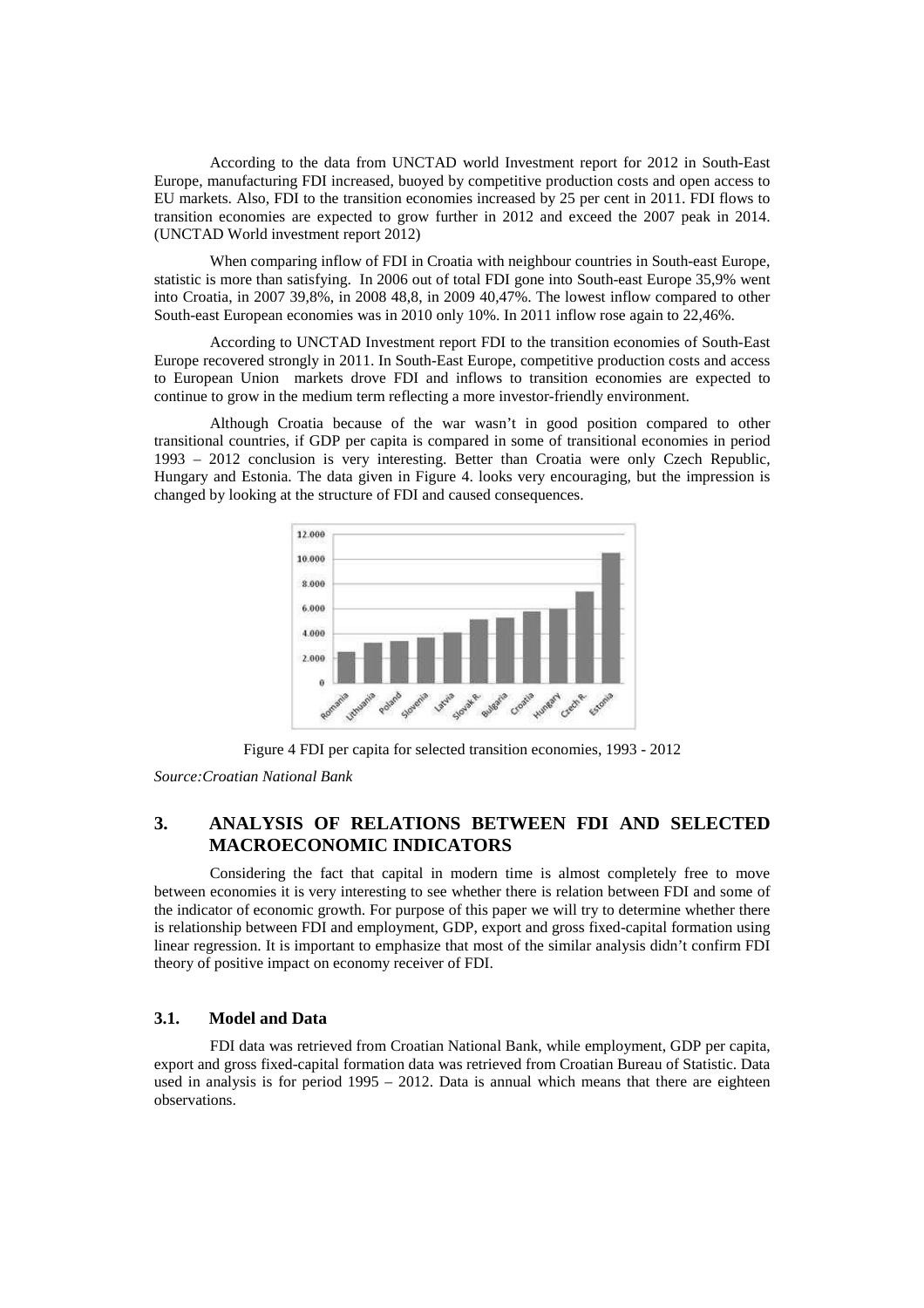The regression analysis was done using a model of simple linear regression. Dependent variable (Y) are export, GDP per capita, gross fixed-capital formation and employment, while independent variable is (X) foreign direct investment. Determining the characteristics of relationships between variables in Croatia starts with scatter diagram, and finishes with interpretation of results.

The regression equation is

$$
y_i = \alpha + \beta x_i + \varepsilon_i, \quad i = 1, 2 \dots, n
$$

$$
(1)
$$

where  $\alpha$  and  $\beta$  are unknown parameters, and variable  $\epsilon$  is error term in model. Model with estimated parameters is

$$
\hat{y} = \hat{\alpha} + \hat{\beta}x.
$$
  
(2)

The regression value is calculated by using the expression

$$
\hat{y} = \hat{\alpha} + \hat{\beta}x_i, \quad i = 1, 2 \dots, n.
$$
\n(3)

The regression value is estimation of dependent variable Y with real value of independent variable X, and difference between the regression value and real value of dependent variable is error term  $\widehat{\epsilon l}$ .

## **3.2. FDI and export**

The impact of foreign direct investments on Croatian manufacturing exports was analysed by Vukšić (2005). Vukšić concluded that foreign direct investment had positive and statistically significant impact on export, but that this impact was very weak. Kersan-Škabić and Orlić (2009) tried to determine whether there is a relationship between trade and FDI inflow in Croatian economy and in what direction. They came to conclusion that FDI have no direct link with trade. Kersan-Škabić and Zubin (2009) determined that FDI inflow doesn't have effect on the GDP growth and export.

Scatter diagram in Figure 5 is showing correlation between dependent variable export and independent variable foreign direct investment. Linear determination coefficient is  $r^2$ =0.633855, and corelation coefficient is r=0,79615. This is a reasonably large value, and indicates a real relatioship. The correlation is reasonably strong and positive between variables in period from 1995 to 2012 in Croatia.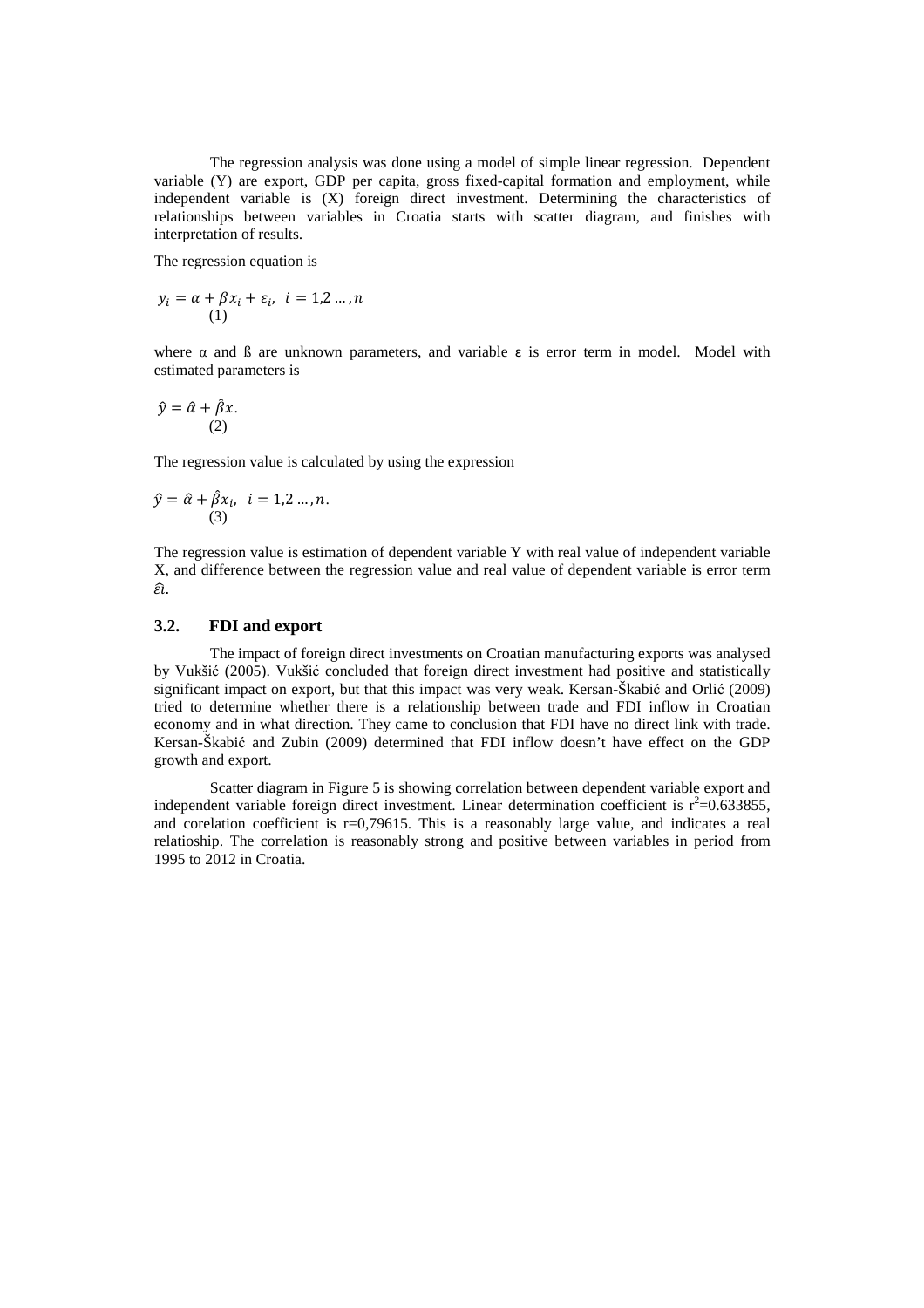

Figure 5 Scatter diagram and regression line for variables export and FDI in Croatia in period 1995-2012

 $LOGEXPORT = log(EXPORT)$   $LOGFDI = log(FDI)$ (4)

Equation of regression model with estimated parameters is

 $\hat{y}_{\text{LOGEXPORT}} = 12.6630252289 + 0546025389079x_{\text{LOGFDI}}$ (5)

The linear regression result interpretation is:

If direct foreign investments increase by 1%, export will average increase by 0,546025%

Average deviation of empirical values of dependent variable from line of regression is shown by estimation of standard deviation σ̂=0.419233. According to F-test and signification of regression for export, p-value is 0,0001 and with  $\alpha$ =0,05, null hypothesis of this test, that says that regression is not significant, is rejected. In model all assumptions that justify use of linear regression model have met.

## **3.3. FDI and employment**

Already mentioned Kersan-Škabić and Zubin (2009) determined that impulse in foreign direct investment significantly influence on reducing employment in country, before as well as after takeover of company.

Scatter diagram in Figure 6 is showing correlation between dependent variable employment and independent variable foreign direct investment. Linear determination coefficient is  $r^2$ =0.416686 what means that FDI explains little of the variation in employment. The correlation coefficient is r=0,645512 which means that the correlation is relatively week and positive between variables in period from 1995 to 2012 in Croatia.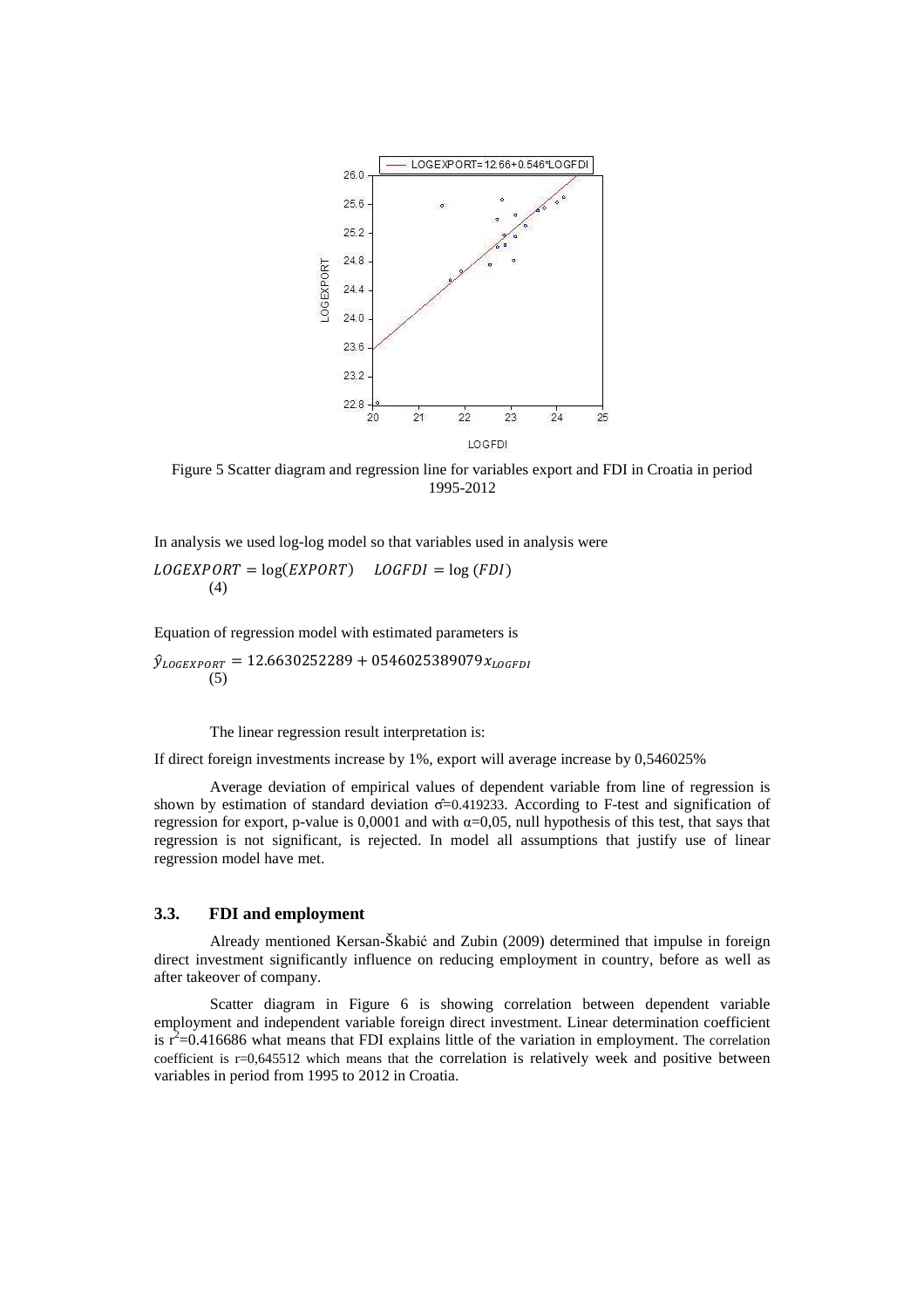

Figure 6 Scatter diagram and regression line for variables employment and FDI in Croatia in period 1995-2012

$$
LOGEMPL = log (EMPL) LOGFDI = log (FDI)
$$
  
(6)

Equation of regression model with estimated parameters is

 $\hat{y}_{LOGEMPL} = 12.87297 + 0.053528x_{LOGFDI}$ (7)

The linear regression result interpretation is:

If direct foreign investments increase by 1%, employment will average increase by 0,053528%

Average deviation of empirical values of dependent variable from regression line is shown by estimation of standard deviation σ̂=0.063979. According to F-test and signification of regression for export, p-value is 0,0038 and with  $\alpha$ =0,05, null hypothesis of this test, that says that regression is not significant, is rejected. In model all assumptions that justify use of linear regression model have met, accept for assumption on autocorrelation. Referring to the Durbin-Watson test for the 5% significance level we reject the null hypothesis of no autocorrelation.

## **3.4. FDI and gross fixed-capital formation**

Lovrinčević, Buturac and Marić (2004) analysed impact of FDI on domestic investments using regression analysis and data of transitional countries. They confirmed hypothesis that inflow of foreign direct investments in period 1993-2003 in average stimulated domestic investments.

Scatter diagram in Figure 7 is showing correlation between dependent variable gross fixed-capital formation (CAPITAL) and independent variable foreign direct investment (FDI). Linear correlation coefficient is  $r^2$ =0.579225 what means that fdi explains littel of the variation in gross fixed-capital formation. r=0,76106 what means that the correlation is relatively week and positive between variables in period from 1995 to 2012 in Croatia.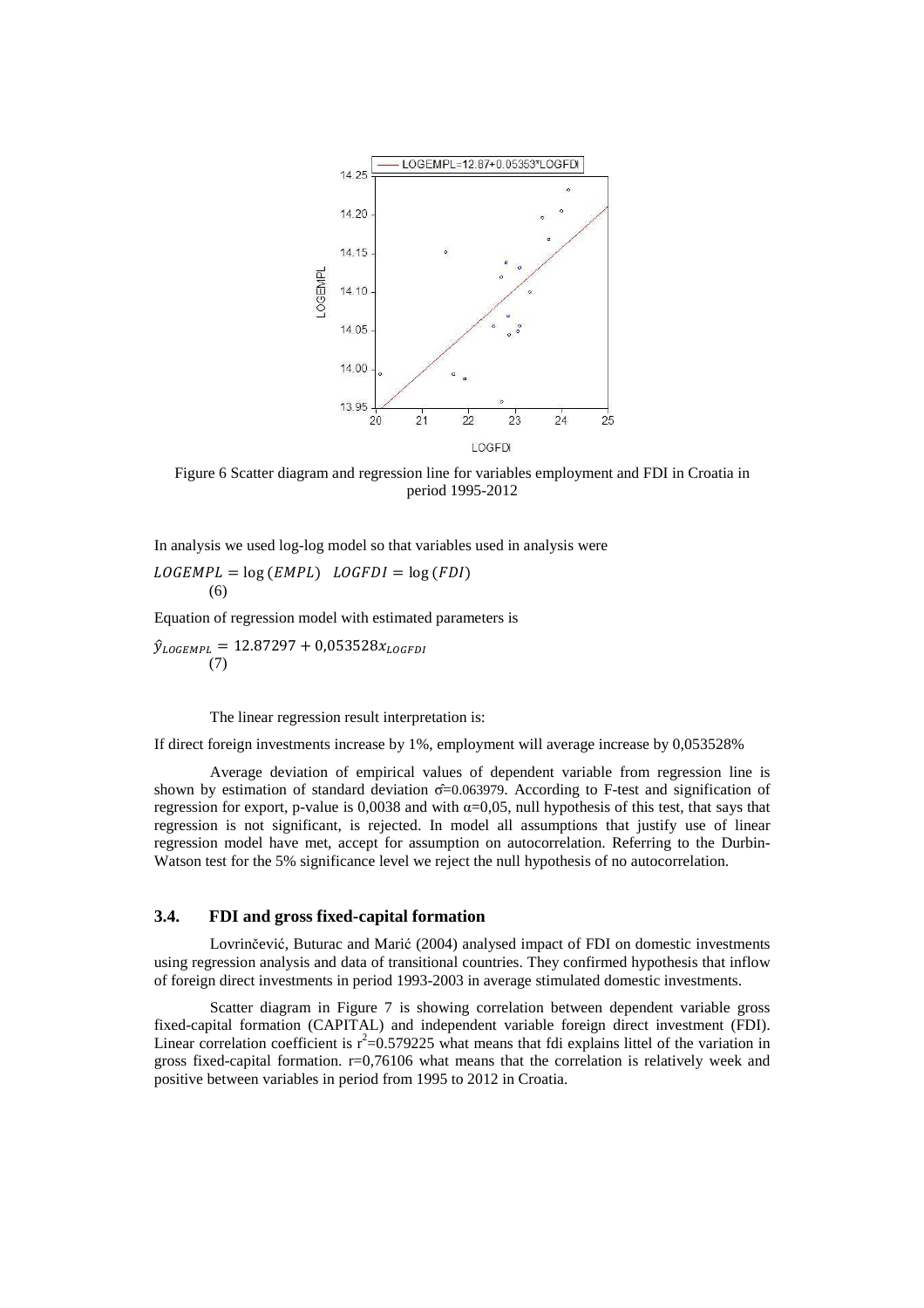

Figure 7 Scatter diagram and regression line for variables gross fixed-capital formation and FDI in Croatia in period 1995-2012

 $LOGCAPITAL = log (CAPITAL)$   $LOGFDI = log (FDI)$ (8)

Equation of regression model with estimated parameters is

 $\hat{y}_{LOGCAPITAL} = 15.81583 + 0.385587x_{LOGFDI}$ (9)

The linear regression result interpretation is:

If direct foreign investments increase by 1%, gross fixed-capital formation will average increase by 0,385587%

Average deviation of empirical values of dependent variable from regression line is shown by estimation of standard deviation σ̂=0.331997. According to F-test and signification of regression for gross fixed-capital formation, p-value is 0,0002 and with  $\alpha$ =0,05, null hypothesis of this test, that says that regression is not significant, is rejected. In model all assumptions that justify use of linear regression model have met, accept for assumption on autocorrelation. Referring to the Durbin-Watson test for the 5% significance level we reject the null hypothesis of no autocorrelation.

### **3.5. FDI and GDP**

This linear regression was made by using data from 1995 to 2011 on annual bases which means that there were 17 observations. Scatter diagram in Figure 8 is showing correlation between dependent variable GDP and independent variable foreign direct investment. Coefficient of determination is  $r^2$ =0.431204 what means that FDI explains little of the variation in GDP. The correlation is relatively week and positive between variables in period from 1995 to 2011 in Croatia.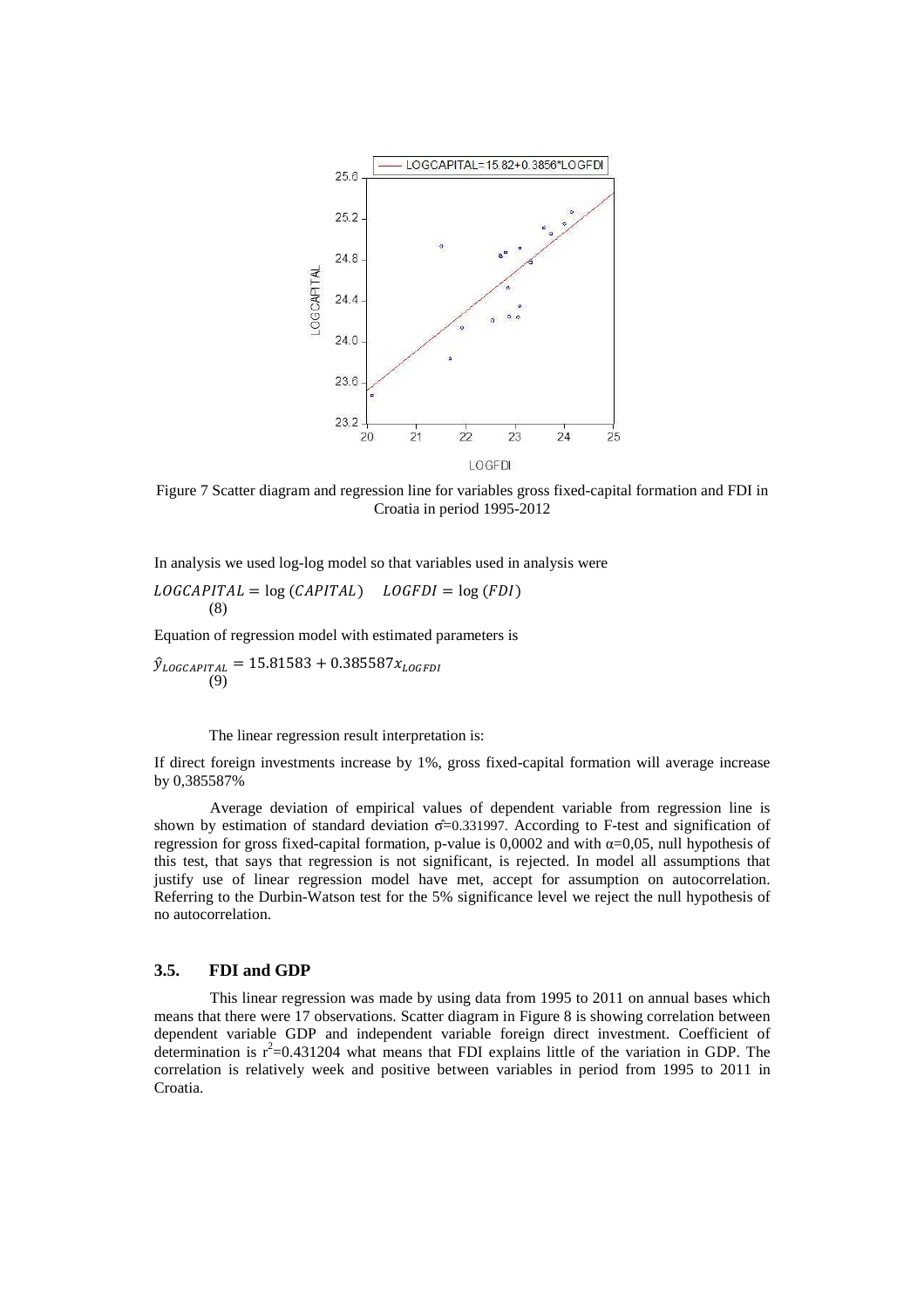

Figure 8 Scatter diagram and regression line for variables employment and FDI in Croatia in period 1995-2011

 $LOGGDP = log(GDP)$   $LOGFDI = log(FDI)$ (10)

Equation of regression model with estimated parameters is

 $\hat{y}_{\text{LOGGDP}} = 20.74644 + 0.235908x_{\text{LOGFD}}$ (11)

The linear regression result interpretation is:

If direct foreign investments increase by 1%, GDP will average increase by 0,235908%

Average deviation of empirical values of dependent variable from regression line is shown by estimation of standard deviation  $\sigma = 0.393284$ . According to F-test and signification of regression for GDP, p-value is 0,0042 and with  $\alpha$ =0,05, null hypothesis of this test, that says that regression is not significant, is rejected. Model has problem with autocorrelation referring to the Durbin-Watson test for the 5% significance level we reject the null hypothesis of no autocorrelation.

According to linear regression analysis three out of four models have problem with autocorrelation. That means that deviations from regression line are unexplained changes of dependent variable in different time correlated and that they were impact by similar factors. Autocorrelation has negative effects on results, and it implicates possible neglecting of significant variables in model. The only model without the autocorrelation problem is model with export. Second problem with models is in their low representative. Again, the only model that has relatively strong representation is model with export as dependent variable. The only representative model, with all assumptions met is model with FDI as independent and export as dependent variable.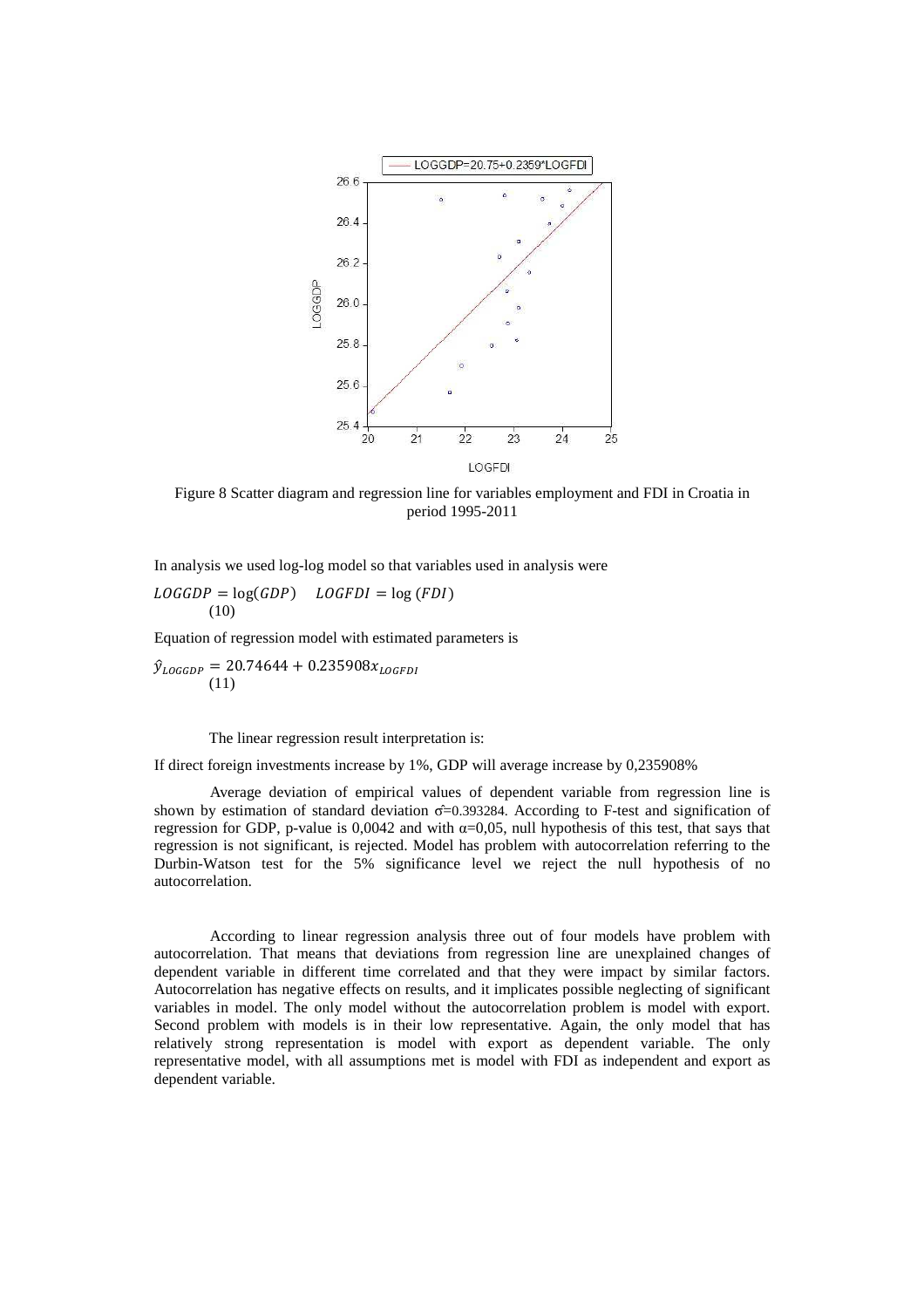## **4. CONCLUSION**

According to economic theory, the effect of the FDI on economic of receiver should be positive regarding economic growth, employment, export, labour productivity and almost all macroeconomic indicators. Although there are some economists that are warning about possible negative effect of FDI, most of them agree that FDI has positive effect on economy in long term.

Indicators for Croatia, as transition country, and FDI inflows could lead to conclusion that Croatia is very successful at attracting foreign investments but reviewing FDI structure one can instantly come to conclusion that Croatia has unfavourable structure of FDI inflow. Most of the inflow was directed into already successful companies through privatisation process, and there was very little of Greenfield investments that are mostly the main generator of positive effect on receiver economy.

Most of studies show that positive effect of FDI in Croatia wasn't accomplished in way that economic theory assumes. Also, studies that confirm economic theory are usually confirming that influence of FDI is not significant. To confirm theory, analysis of FDI and its impact on GDP, employment, export and fixed gross-capital formation was made using linear regression. After analysis three out of four models were ignored because of problem in assumptions of model. But, model with export as dependent variable shows that FDI has positive effect on export what is a confirmation of economic theory. This simplified analysis that is considering only the export is not enough to make general conclusion about impact of FDI on economic growth. Based on the given results of studies, that are opposite to economic theory the conclusion is that problem is mainly in the structure of FDI with special emphasis on small part of Greenfield investments.

## **REFERENCES**

Barry,F.,Bradley,J.(1997) FDI and Trade: The Irish Host-Country Experience. Economic Journal,vol.107,issue 445,pp 1798-1811.

Bogdan,Ž., (2010) Istraživanje veze između inozemnih direktnih investicija i gospodarskog rasta europskih posttranzicijskih zemalja. Zbornik Ekonomskog fakulteta u Zagrebu, 8, pp.59-79.

Borensztein,E.,De Gregorio,J.,Lee,J.(1998) Hoe does foreign direct investment affect economic growth. Journal of International Economics,45, pp. 115-135.

Bosworth,B.P., Collins,S.M., (1999) Capital Flows to Developing Economies:Implications for Saving and Investment. Brookings Papers on Economic Activity,No.1,pp.143-158.

Galac,T.,Kraft,E., (2000) What has been the Impact of Foreign Banks in Croatia. Croatian National Bank.

Globan,T., Rezistentnost priljeva kapitala u uvijetima globalne financijeske krize: Slučaj europskih tranzicijskih zemalja. Zbornik Ekonomskog fakulteta u Zagrebu, 9, pp.191-214.

Gorg,H., Greenaway,D., (2004) Much Ado about Nothing? Do Domestic Firms Really Benefit from FDI? World Bank Research Observer,19,pp.171-197.

Graham,E.M.,Krugman,P.R., (1995) Foreign Direct Investment in the US,3rd Edition. Peterson Institute Press.

Gruben,W.C., McLeod,D., (1998) Capital Flows,Saving and Growth in the 1990s. The Quarterly Review on Economics and Finance,38,pp.287-301.

Croatian National Bank, Statistic data, http://www.hnb.hr/statistika/hstatistika.htm [accessed 03.03.2013].